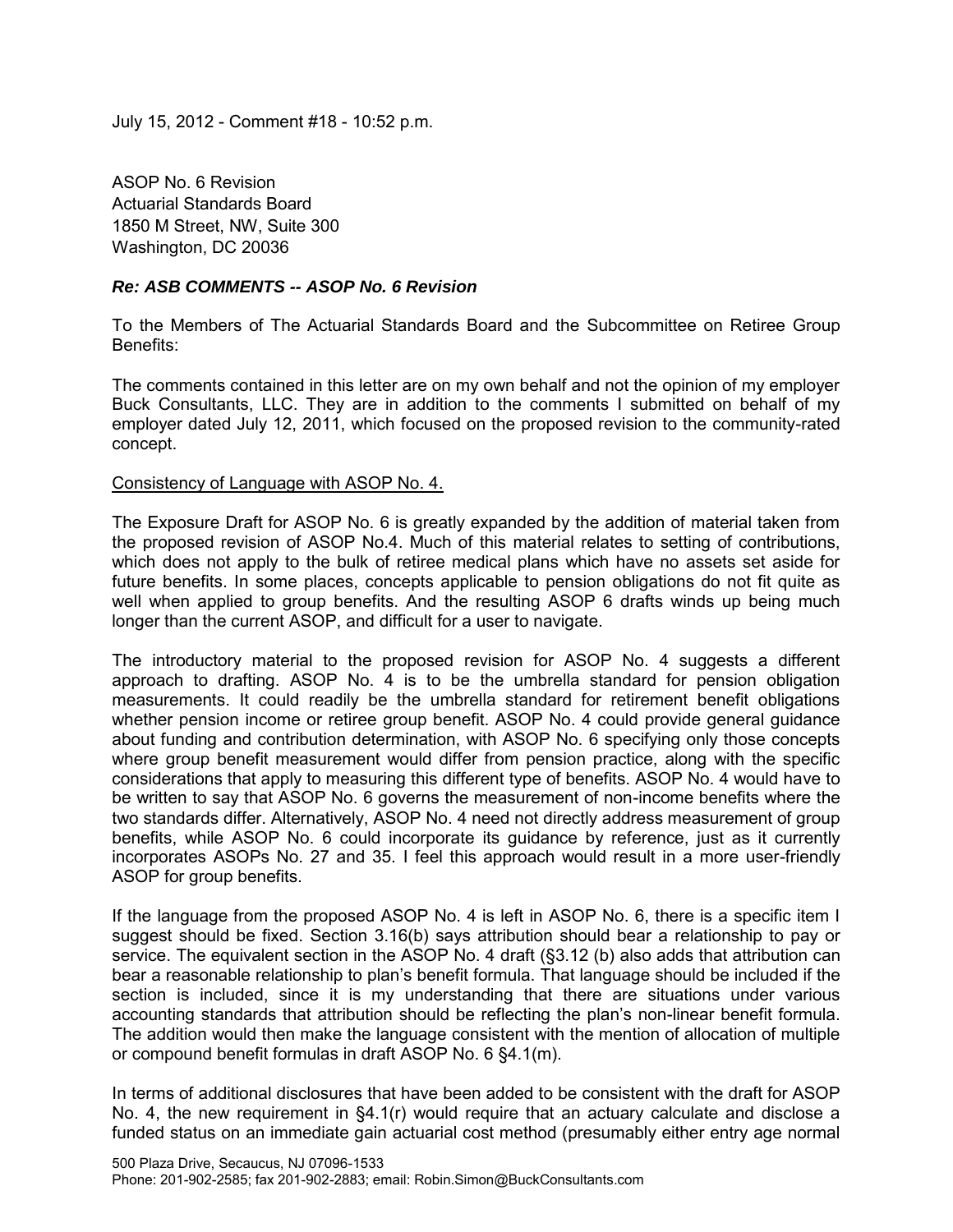or unit credit) in a valuation prepared on the aggregate funding method for purposes of determining a tax deductible addition to a qualified asset account for retiree medical or life reserves. I suggest the requirement of the additional calculation be eliminated in that situation.

### Administrative Expenses

One of the areas where pension practice does differ from group benefit practice is in the handling of administrative expenses. The incorporation of ASOP No. 4 draft language about expenses into this proposed ASOP leads to some possibly conflicting guidance.

Accounting Standards Codification 715-60-35-98 applicable to U.S. GAAP measurements of group benefits provides "If significant, the internal and external costs directly associated with administering the postretirement benefit plan also shall be accrued as a component of assumed per capita claims cost." This language is consistent with the Exposure Draft provisions in §3.7.15 (which is virtually identical to the existing language in §3.4.14). That provision permits modeling of administrative expenses in a variety of fashions, including as a per capita, a percentage of claims or a fixed amount. However, this is not completely consistent with the wording in §3.16(c) which allows expenses to be reflected in the normal cost, or as a percentage, but does not directly provide for the most commonly used method of measurement, per capita administrative expenses.

Finally, the definitions for Actuarial Accrued Liability in §2.1 and the definition of Actuarial Cost Method in §2.2, mention the "value of projected benefits (and expenses, if applicable)". This could be read to imply that expenses are only applicable some of time, perhaps only a minority of circumstances; while in practice, expenses should be included in the majority of group benefit measurements.

# Lifetime Maximums

The exposure draft mentions lifetime maximums in four different places. Two of these mentions are relatively general; §3.5.1(c), saying that cost sharing features should be considered, and §3.10, saying that lifetime maximums (along with other claim payment practices) can be an area of administrative inconsistency which may require action by the actuary. The other two mentions each discuss specific valuation calculation practices that could be used in measuring the impact of lifetime maximums; §3.7.11 requiring the actuary consider adjusting large claims for the impact of maximums, and §3.12.1 requiring the actuary consider adjusting trend for the impact of maximums.

Rather than requiring the actuary to consider two specific types of adjustments for the maximums, I think it might be more appropriate to have a general requirement to consider adjusting for maximums using appropriate techniques. The section could then continue to suggest means of measurement, including adjustments of large claims or trend, as well as other techniques such as direct measurement (projected inflated per capita accumulated to a per person amount no greater than the maximum using either deterministic or stochastic projection). Other considerations include whether the maximum included claims amounts made during active employment, how the maximum is integrated with Medicare, when the maximum was last reset, whether the maximum includes carve-outs such as prescription drugs. The section could go on to suggest that there would be occasions where the actuary would need to collect additional data about the amount of lifetime maximum used to date by various participants, either individually or in aggregate.

# Other Items

Section 3.12.3 (a) describes various plan specific considerations in setting appropriate participation rates, but does not mention consideration of outside forces. In my practice, I have